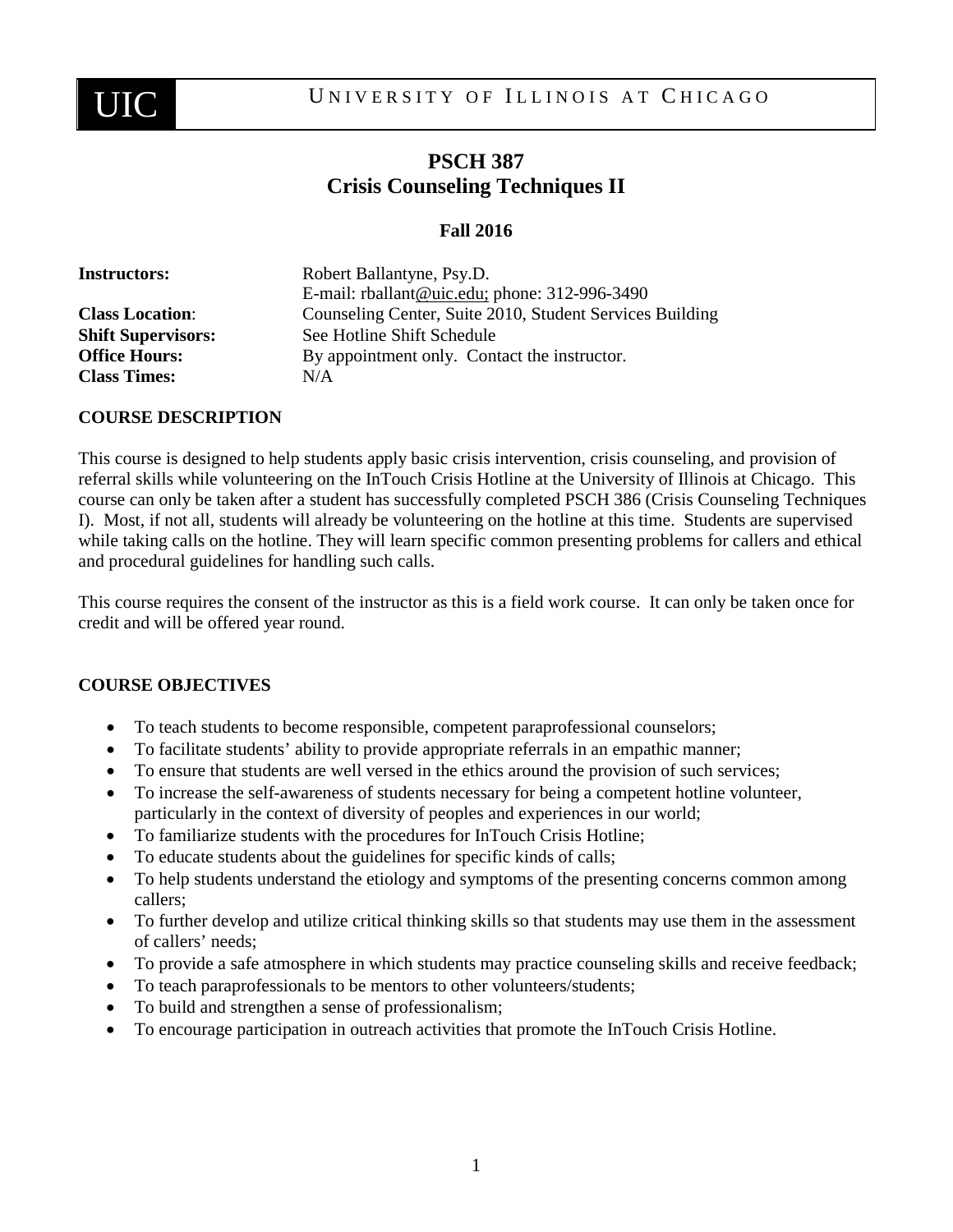## **HOTLINE PARTICIPATION**

#### *Volunteering on the Hotline*

The instructor will continue to assess student's progress and skill levels through the class with input from shift supervisors, and will continue to make further decisions regarding volunteer's suitability to working as crisis intervention paraprofessionals.

#### *Listserv*

Students are required to be on the email listserv for InTouch as many important announcements are made via the listserv.

#### *Weekly Shifts*

Students will be required to volunteer a minimum of 45 hours (e.g. 4.5 hours/week for 6 weeks, 9 hours for 2 weeks). Shifts are from **6:00 p.m. - 10:30 p.m**. Students are still expected to continue to volunteer after this 8 week period if a student has not yet completed the eight-month volunteer commitment required for InTouch volunteers (see below).

#### *Calculating your hours:*

Students who are enrolled in PSCH 387 are expected to log their hours on a separate log sheet (which will be provided by course instructor). Students will be calculating the hours by 15 minutes intervals (e.g, 15 minutes = .25 hours, 30 minutes = .5 hours, & 45 minutes = .75 hour). As it is indicated above, shift starts after 6pm. Although you are expected to come to the hotline by 5:45pm to familiarize current CR, this period does **not** count for calculating hours. Furthermore, you are responsible of logging and calculating hours prior to requesting a signature from your shift supervisor. Prior to the end of finals week, you are expected to submit the completed log sheet to the course instructor. PLEASE BRING YOUR HOURS LOG AND LOG YOUR HOURS AFTER EACH SHIFT VERSUS WAITING UNTIL THE END OF THE SEMESTER.

#### *Review of Eight-Month Volunteer Commitment*

Students who take PSCH 386 in the fall semester are expected to volunteer on the hotline until at least mid-August of the following year, whereas those who take 386 in the spring semester are expected to volunteer until the beginning of February of the following year. One reason for this commitment is that this time on the hotline gives students a rich and unique training experience. Since the training of new hotline volunteers requires the assistance of current liners, we ask that hotline volunteers stay on the line into the semester following their required service, in order to take calls and mentor until the new trainees are ready to work independently. Many of our volunteers stay on the line beyond the end of the commitment period and are encouraged to do so if this is possible for them.

#### *Monthly Staff Meetings*

Students will attend at least 2 monthly meetings during the current semester. Although students are expected to attend at least two meetings, they are encouraged to attend as many meetings as possible. Their attendance will be recorded on their "log sheet."

#### *Mentorship*

Trainees ("little-sibs") will be assigned to current liners who will serve as mentors, or "big sibs". Big sibs will act as liaisons to Shift Supervisors and Instructors and will be responsible for determining the readiness of trainees to take supervised calls. Once the trainee has demonstrated adequate competence in taking calls, the "big sib", in conjunction with the instructor, will inform the trainee that they are ready to take calls on their own. The length of this entire process will vary according to the trainee, but it is expected that the average will be in the range of two months.